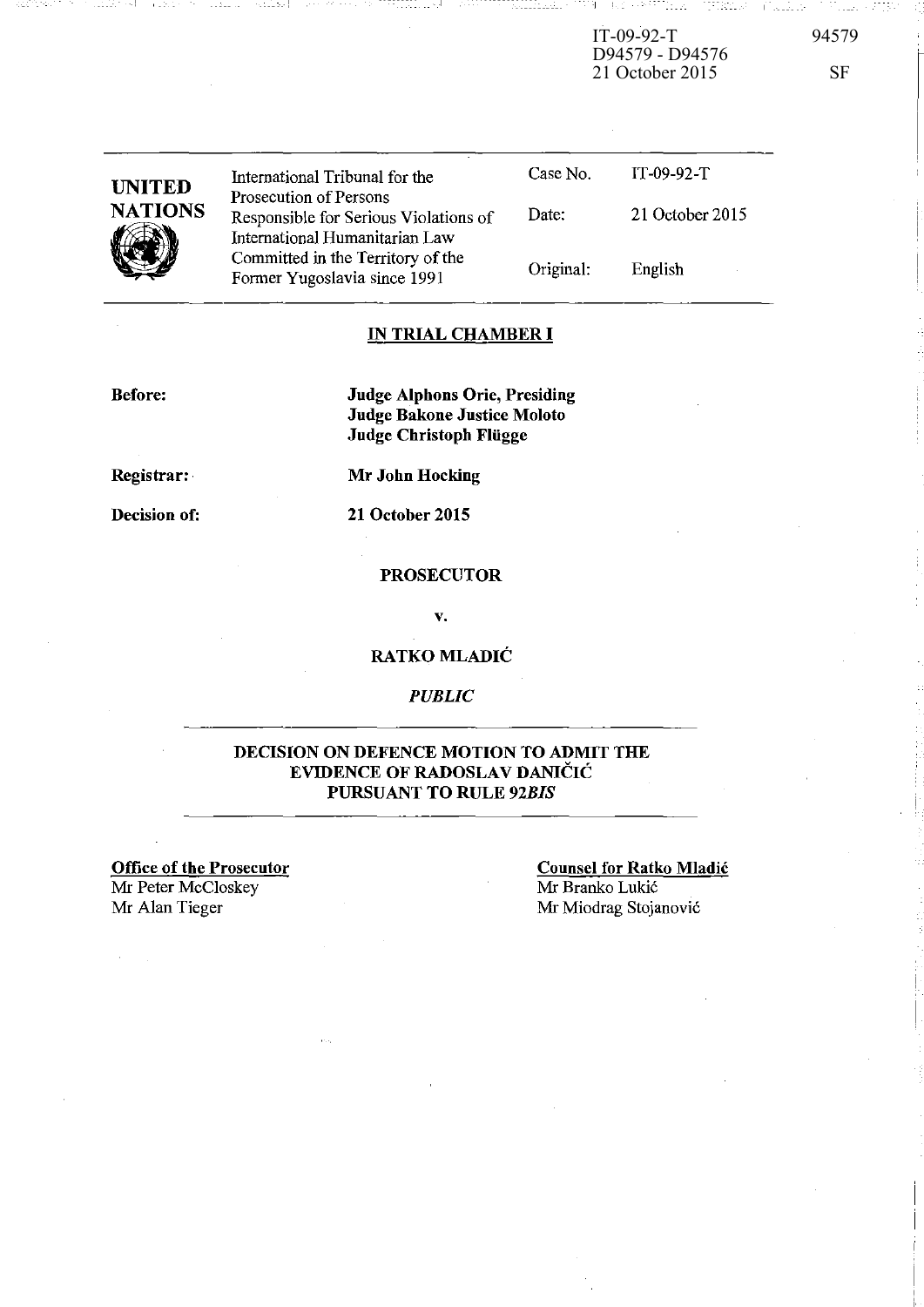# **I. PROCEDURAL HISTORY AND SUBMISSIONS OF THE PARTIES**

1. On 7 November 2014, the Defence filed a motion pursuant to Rule 92 *ter* of the Tribunal's Rules of Procedure and Evidence ("Rules") requesting the admission into evidence of the witness statement of Radoslav Daničić.<sup>1</sup> On 25 August 2015, the Defence instead filed a motion ("Motion") requesting the provisional admission into evidence of the written statement of Radoslav Danici6 pursuant to Rule 92 *bis* of the Rules? The Defence submits that the statement is reliable, probative, and relevant to issues in the proceedings before the Chamber, and that it does not address the acts or conduct of the Accused.<sup>3</sup> It further submits that the statement *inter alia* provides valuable insight into the historical, political and military background of events in Sanski Most and that it is cumulative to the statements of a number of other witnesses.<sup>4</sup> The Defence submits that the admission of the proposed evidence will prevent the unnecessary re-appearance of the witness, avoid unnecessary expense, and reduce the length of the trial.<sup>5</sup>

2. On 8 September 2015, the Prosecution filed its response ("Response"), not opposing the provisional admission of the statement pending the attachment of a declaration from the witness in compliance with Rule 92 *bis* (B).6

## **II. APPLICABLE LAW**

3. The Chamber recalls and refers to the applicable law governing the admission of evidence pursuant to Rule 92 *bis* of the Rules, as set out in a previous decision. <sup>7</sup>

## **III. DISCUSSION**

#### A. **Attestation and Declaration**

4. The witness's statement has no corresponding attestation and declaration as required by Rule 92 *bis* (B) of the Rules. Unattested witness statements have. previously been conditionally

 $\mathbf{I}$ **Defense Motion to Admit the Evidence of Radoslav Danici6 Pursuant to Rule** *92BIS,* **25 August 2015**  (confidential), para. 1.

<sup>2</sup>  **Motion, para. 1.** 

 $\overline{\mathbf{3}}$ Motion, paras 3,14-15,26,28-32.

<sup>4</sup>  **Motion, paras 18·19.** 

 $\mathfrak{s}$ **Motion, paras 24-25.** 

<sup>6</sup>  **Prosecution Response to Defence Motion to Admit the Testimony of Radoslav Danici6 Pursuant to Rule** *92BIS,* **8**  September 2015, para. 1.  $\overline{7}$ 

**Decision on Prosecution Third Motion to Admit Evidence Pursuant to Rule** *92bis:* **Sarajevo Witnesses, 19 October**  2012, paras 5-7.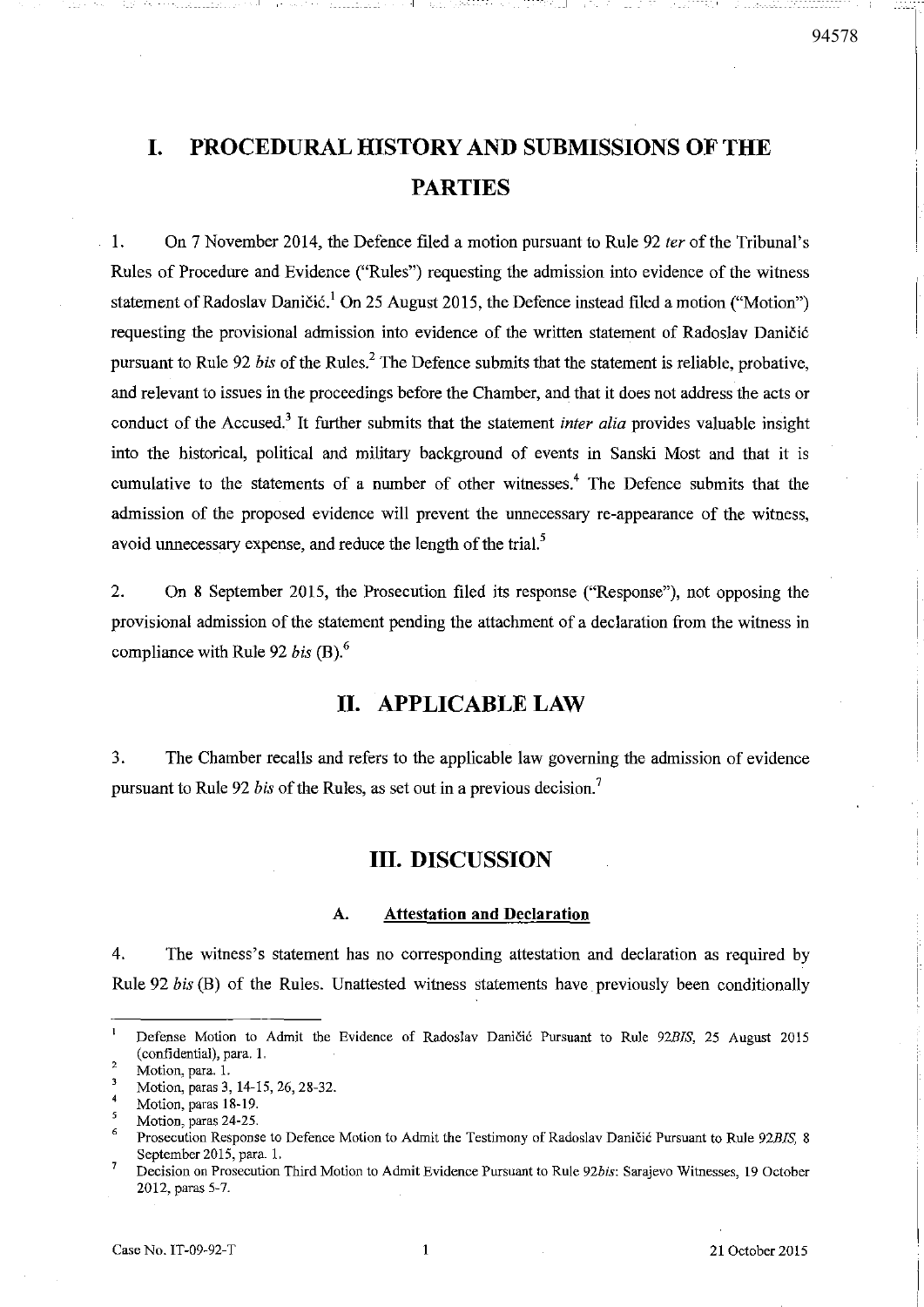admitted by this Chamber pending a formal attestation.<sup>8</sup> In line with this practice, provided that all other admissibility requirements are met, the Chamber will conditionally admit the unattested statement pending the filing of the required attestation and declaration.

### B. Admissibility Pursuant to Rule 89(C) of the Rules

5. The proposed evidence relates to the military and political situation in Sanski Most during the relevant period of the Indictment, and generally to Counts 1, and 3-8 of the Indictment. More specifically, the witness statement concerns inter-ethnic intolerance, the military activities of Muslims, and the role of the army in Sanski Most, especially in Hrustovo and Vhrpolje. Therefore, the Chamber finds that the evidence is relevant pursuant to Rule  $89$  (C) of the Rules.

6. The Prosecution does not object to the admission of the witness's statement, and the Chamber [mds the witness's evidence to have probative value. In relation to any opinions or conclusions expressed by Daničić in his statement, the Chamber recalls the approach it has taken in relation to opinions or conclusions found in the evidence of fact witnesses.<sup>9</sup> Based on the foregoing, the Chamber finds that the proposed evidence meets the requirements of Rule  $89$  (C) of the Rules.

#### C. Admissibility Pursuant to Rule 92 *his* of the Rules

7. The Chamber, having reviewed the witness's statement, does not [md, and the Prosecution does not argue, that it relates to the acts and conduct of the Accused. With regard to the factors weighing in favour of admitting evidence in form of a written statement, the Chamber considers that the witness's statement concerns relevant political and military background information, that it contains a description of the ethnic composition of the population in a place relevant to the Indictment, and that it is cumulative with the statements of other witnesses.<sup>10</sup> The Chamber finds these factors, which are relevant pursuant to Rule 92 *his* (A)(i) of the Rules, to weigh in favour of admission. There are no other factors under Rule 92 *his* (A)(ii) weighing against admitting the evidence in written form. In light of the above, the Chamber finds that Daničić's evidence is admissible pursuant to Rule 92 *his* of the Rules.

## IV. DISPOSITION

8. For the foregoing reasons, pursuant to Rules 89 (c), and 92 *his* of the Rules, the Chamber

\_\_\_\_ -\_\_ -I

Decision on Third 92 *his* Motion, para. 27 and references cited therein.

Decision with regard to Prosecution Motion for Admission into Evidence of Witness Harland's Statement and Associated Documents, 3 July 2012, para. 8.

<sup>&</sup>lt;sup>10</sup> Daničić's evidence is e.g. cumulative to the admitted Rule 92ter evidence from Duško Čorokalo and Vinko Nikolic.